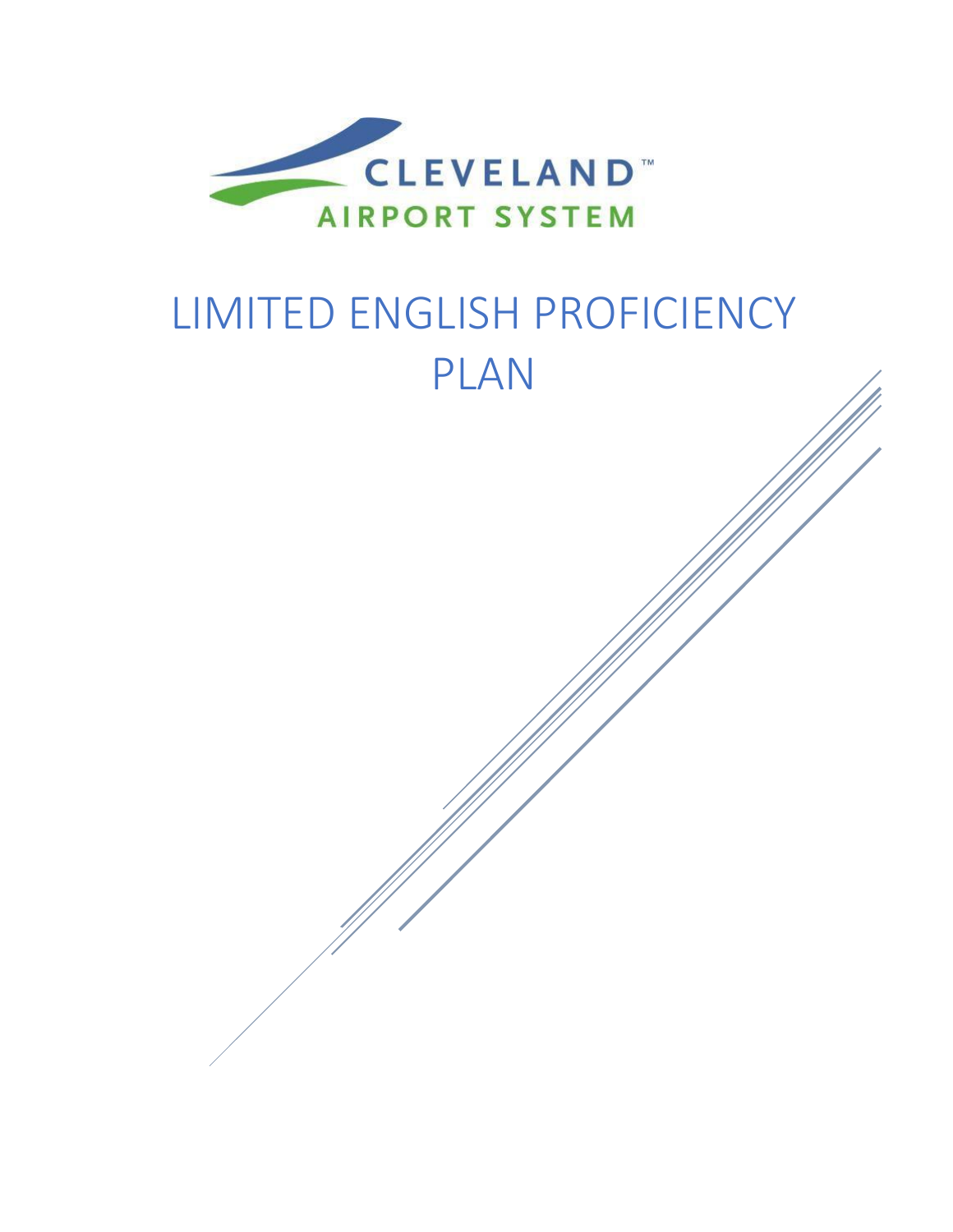

# Table of Contents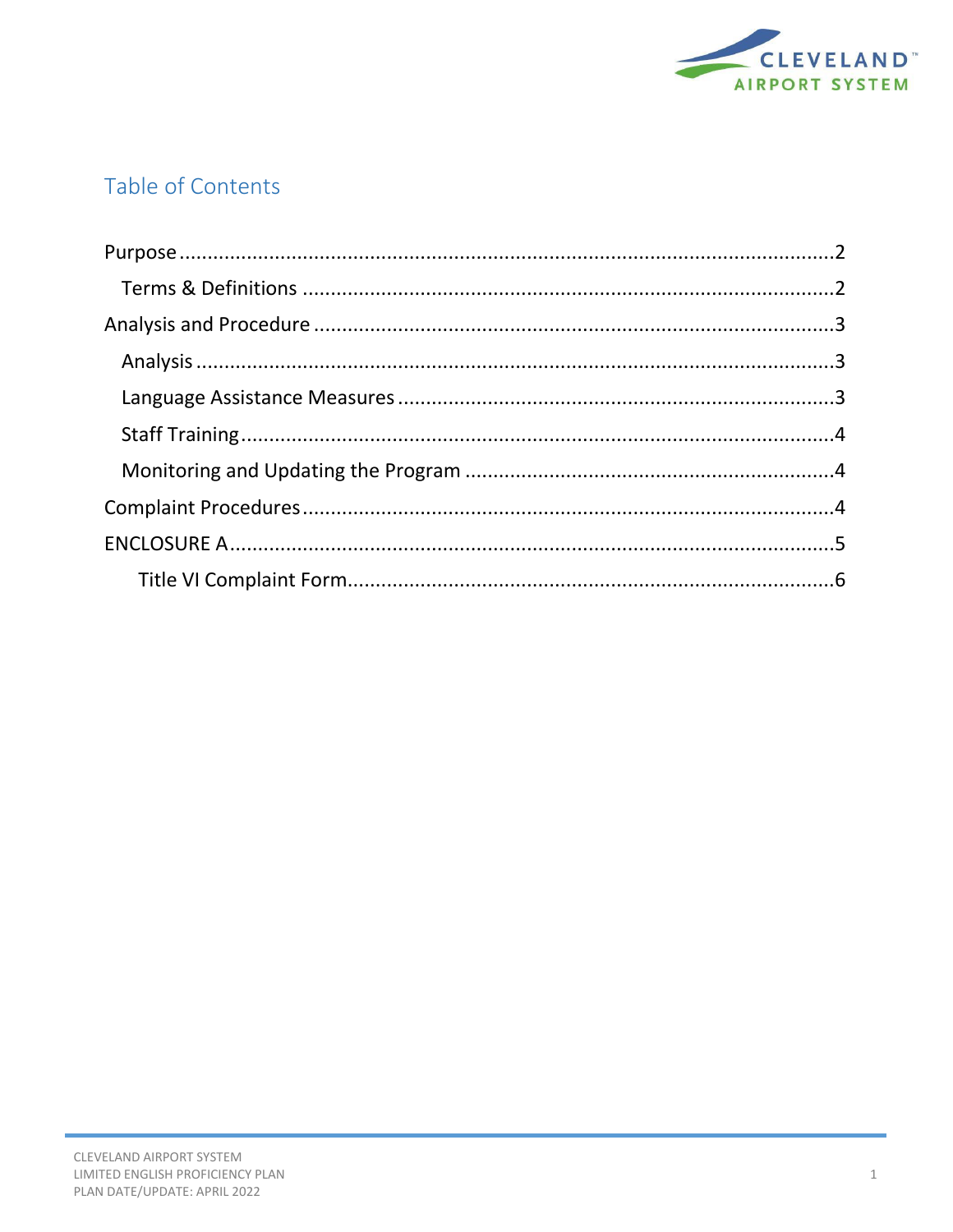

# <span id="page-2-0"></span>Purpose

The purpose of this plan is to take reasonable steps to provide meaningful access to Limited English Proficiency persons seeking to use the Cleveland Airport System and to further Cleveland Airport System's commitment to equity. This Limited English Proficiency Plan is enacted in compliance with 49 CFR Part 21, Nondiscrimination in Federally‐Assisted Programs of the Department of Transportation, Effectuation of Title VI of the Civil Rights Act of 1964.

The Cleveland Airport System (CAS) will take reasonable steps to ensure that persons with Limited English Proficiency (LEP) have meaningful access and opportunities to participate in our services, activities, and programs. CAS staff shall provide language assistance services to LEP individuals seeking to use airport services, activities, and programs whenever a LEP person requests language assistance services.

The plan includes an assessment of the LEP needs of the area, an explanation of the steps that are currently being taken to address these needs, and the steps planned for the future to ensure meaningful access to the transit programs by persons with LEP.

## <span id="page-2-1"></span>Terms & Definitions

**Airport Ambassadors:** Volunteers, many of whom have had successful careers in a variety of fields, provide information and assistance to customers that visit CLE. The Airport Ambassadors are easily identifiable by their gold shirts or jackets and friendly smiles, and are the first to welcome travelers to and from Cleveland.

**Bilingual:** the ability to speak fluently, and communicate directly and accurately, in both English and another language.

**BKL:** Burke Lakefront Airport

**CAS:** The Cleveland Airport System.

**CLE:** Cleveland Hopkins International Airport

**Direct Communication:** Monolingual communication in a language other than English between qualified City employees/representatives and LEP individuals.

**Foreign Language:** A language that is not widely or officially spoken in a particular place.

**Google Translator:** Google's free service used to instantly translate words and phrases between English and 100 other languages[. https://translate.google.com](https://translate.google.com/)

**I Speak Cards:** A document with various languages and images used to assist foreign language speakers with airport inquiries.

**Interpretation:** The act of listening to a communication in one language and orally converting it to another language, while retaining the same meaning.

**IPad:** A tablet designed by Apple Inc. used by Terminal Services to access Google Translator and other helpful information as needed by airport customers.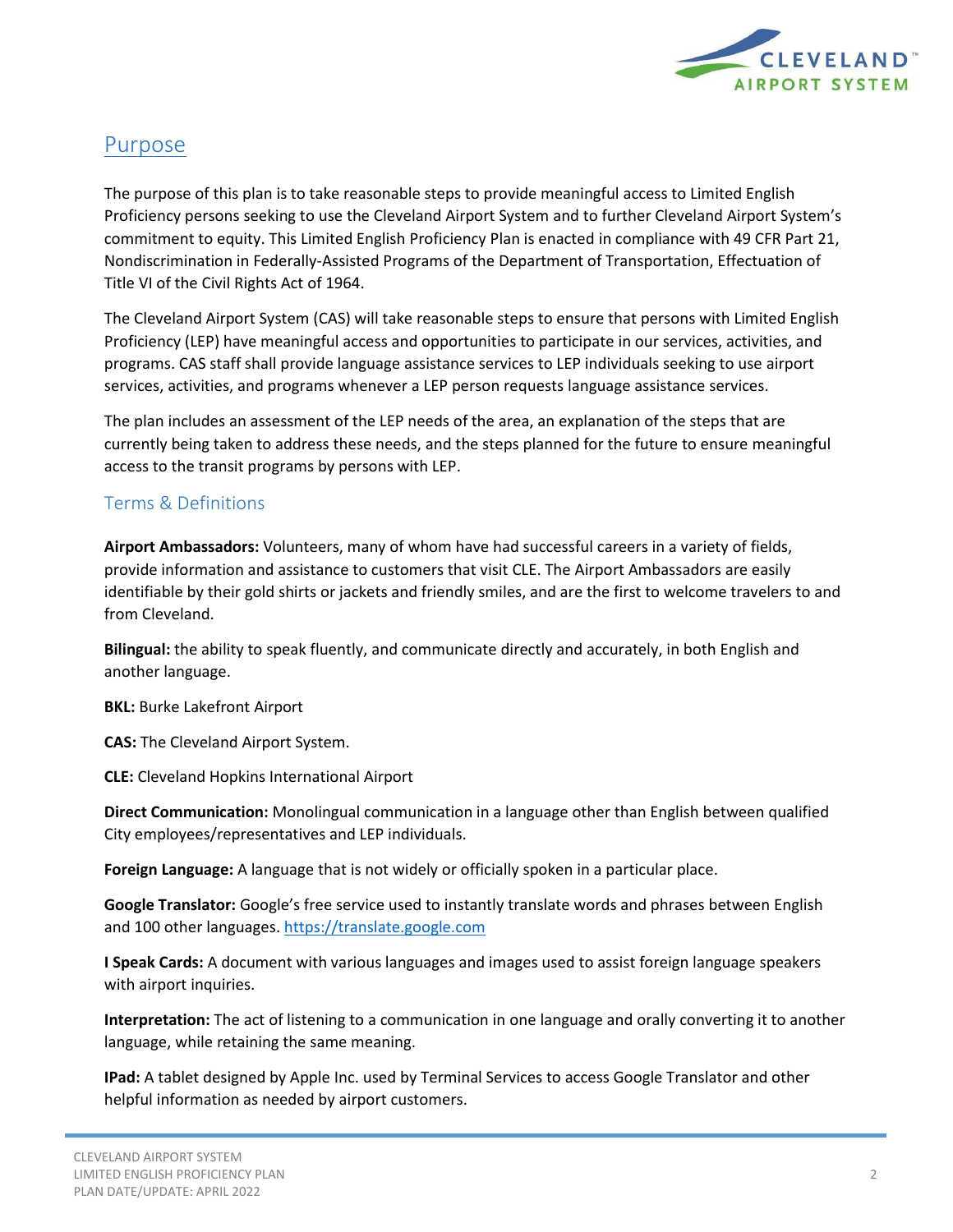

**Language Assistance Services:** The provision of interpretation and/or translation services to customers who are LEP.

**Language Bank:** An established list of CLE airport employees that speak a foreign language(s) and volunteered to assist customers with airport inquires.

**LEP Persons:** Individuals who do not speak English as their primary language and those who have a limited ability to read, write, speak, or understand English.

**Primary Language:** The language in which an individual is most effectively able to communicate.

**Translation:** The replacement of written text from one language into an equivalent written text in another language.

**DPC:** Department of Port Control

# <span id="page-3-0"></span>Analysis and Procedure

#### <span id="page-3-1"></span>Analysis

According to the most recent U.S. Census Bureau data, the Cleveland Airport system has a limited LEP population. The surrounding Hispanic population has increased between 2016 and 2020 and there has been significant increase in the Indo European population as well. The census data below represents the five counties surround the airport.

| <b>LANGUAGE SPOKEN AT</b><br><b>HOME</b> | Cuyahoga<br>County, Ohio | Geauga<br>County, Ohio | Lake<br>County, Ohio | Lorain<br>County, Ohio | Medina<br>County, Ohio | Total of all Five<br>Counties |
|------------------------------------------|--------------------------|------------------------|----------------------|------------------------|------------------------|-------------------------------|
| Asian and Pacific Island<br>languages    | 1.8%                     | 0.4%                   | 0.6%                 | 0.8%                   | 0.6%                   | 4.2%                          |
| Arabic                                   | 1.29%                    | $\ast$                 | $\ast$               | $\ast$                 | $\ast$                 | 1.30%                         |
| Other languages                          | 1.6%                     | 0.3%                   | 0.3%                 | 0.3%                   | 0.4%                   | 2.9%                          |
| Other Indo European<br>languages         | 4.5%                     | 11%                    | 3.5%                 | 1.5%                   | 2.3%                   | 22.8%                         |
| Spanish                                  | 4.3%                     | 1.1%                   | 3.3%                 | 4.4%                   | 1.1%                   | 14.2%                         |

*\* Value greater than zero but less than half unit of measure shown*

*Source: U.S. Census Bureau, 2016-2020 American Community Survey 5-Year Estimates*

#### <span id="page-3-2"></span>Language Assistance Measures

The CAS will take reasonable steps to provide the opportunity for meaningful access to LEP persons who have difficulty communicating in English. These steps will include: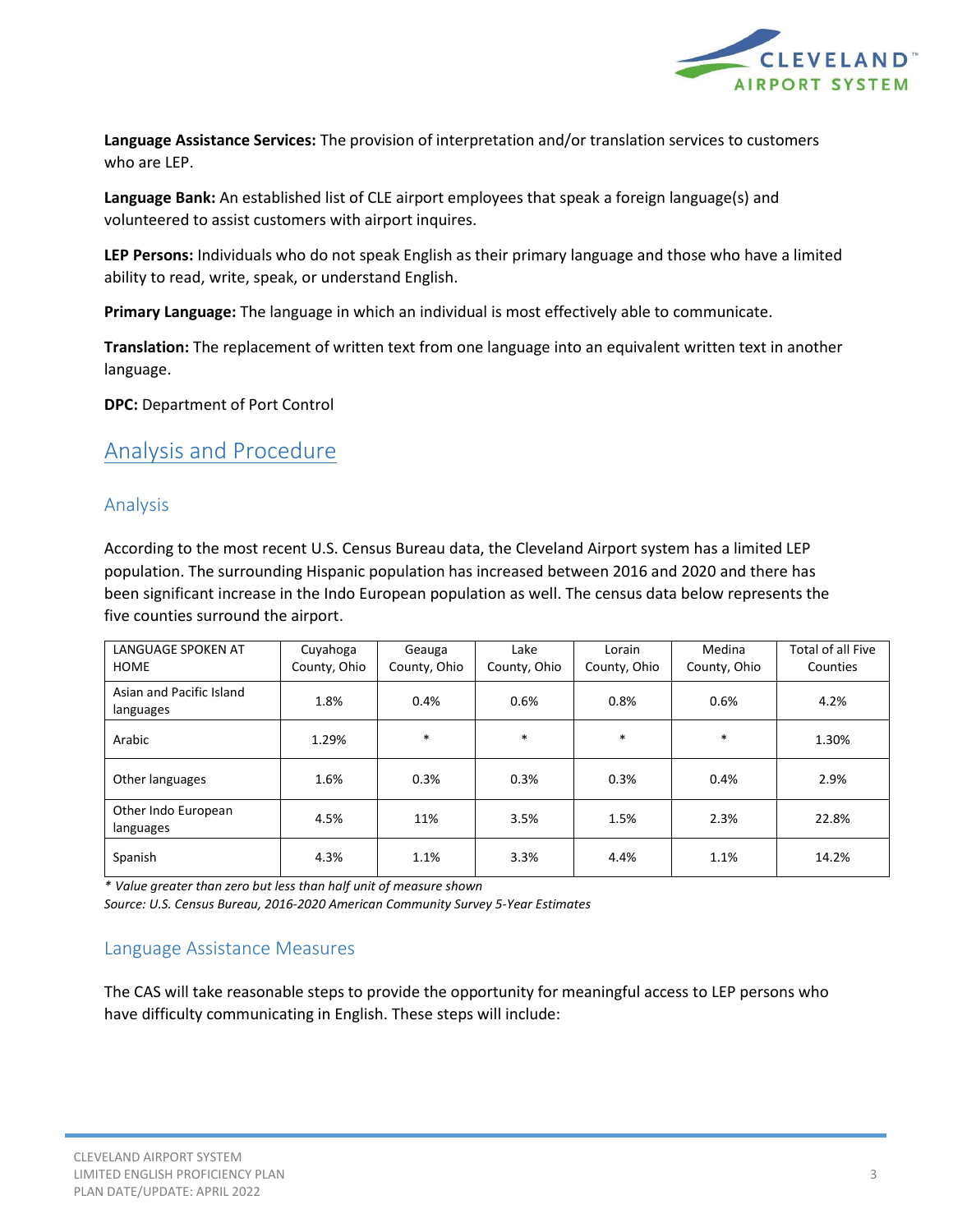

Greet foreign language speakers with enhanced patience, sensitivity, and customer care;

- i. Discern words and phrases and determine spoken language;
- ii. Use I Speak Cards whereas individuals can identify their spoken language;
- iii. Use Google Translator on specified IPad(s) if unable to determine spoken language and/or to assist with customer inquiry;

Once language is determined, use the established Language Bank and transfer the customer to the noted individual that can best assist in their spoken language.

CAS is in the process of procuring a Language Interpretation Services that will be used for conference interpreting services and instant translator through telephone interpreters.

If available and when appropriate, escort inquiring customers to a known individual that can assist the customer in their spoken language.

### <span id="page-4-0"></span>Staff Training

CAS will provide copies of this program to its departments and to airport tenants for the purposes of training airport employees in the assistance of LEP persons.

## <span id="page-4-1"></span>Monitoring and Updating the Program

Periodically CAS will conduct an evaluation of the program to determine its overall effectiveness, and make adjustments and updates to the program as determined to be necessary.

# <span id="page-4-2"></span>Complaint Procedures

Complaints and inquiries from CAS staff, tenants and the public should be directed to:

W. Ryan Veney Manager of Compliance and Inclusion Cleveland Airport System 5300 Riverside Drive PO Box 81009 Cleveland, Ohio 44181-0009 Or by email to: [wveney@clevelandairport.com](file:///C:/Users/Wveney/AppData/Roaming/Microsoft/Word/wveney@clevelandairport.com)

It is recommended that the attached Title VI Complaint Form be used for complaints. Please see **(ENCLOSURE A)**

For assistance after normal business hours or on weekends and holidays, please contact:

- Airport Operation  $-$  (216) 265-6090
- Security  $(216)$  898-5207
- Police (216) 265-4888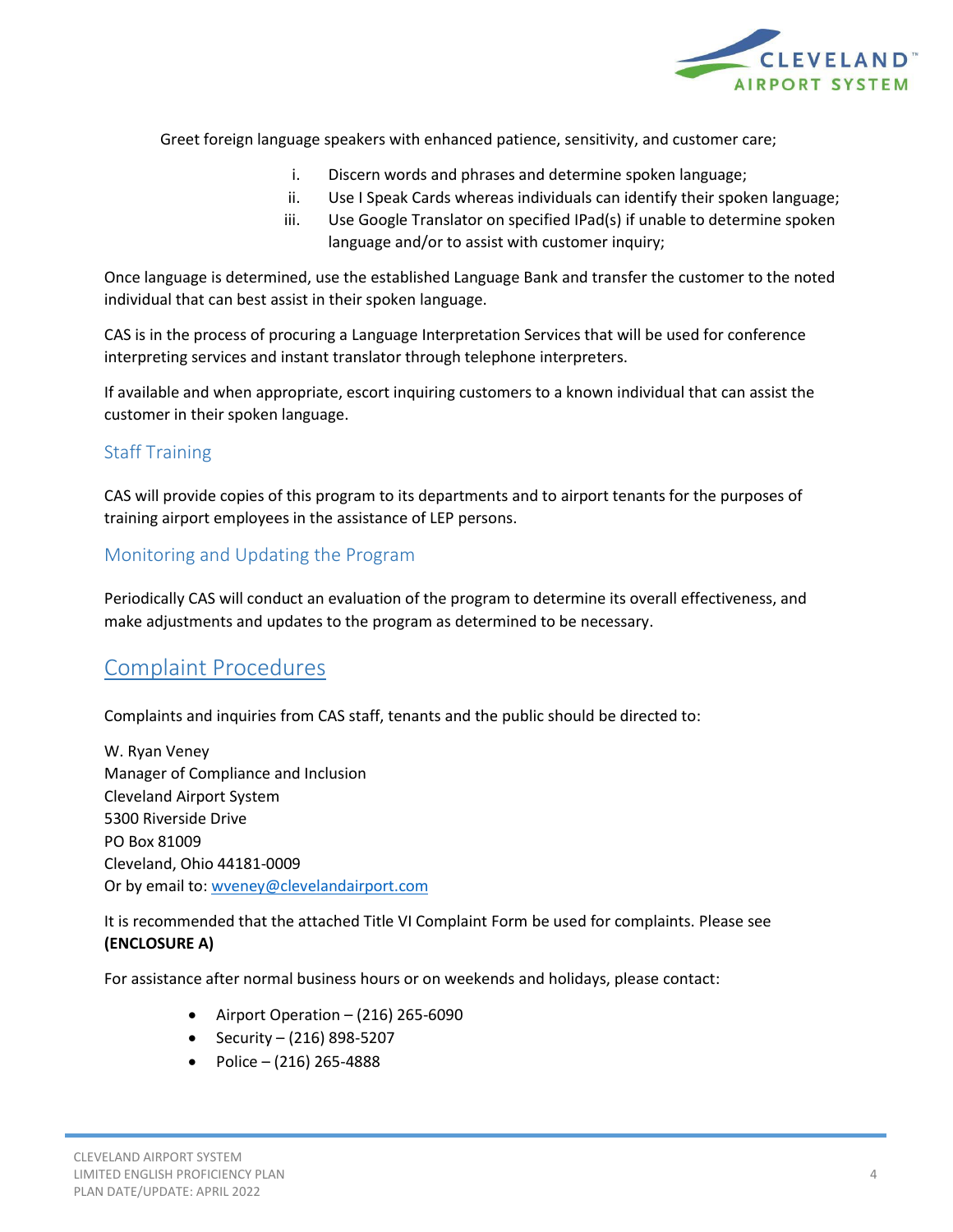

# <span id="page-5-0"></span>ENCLOSURE A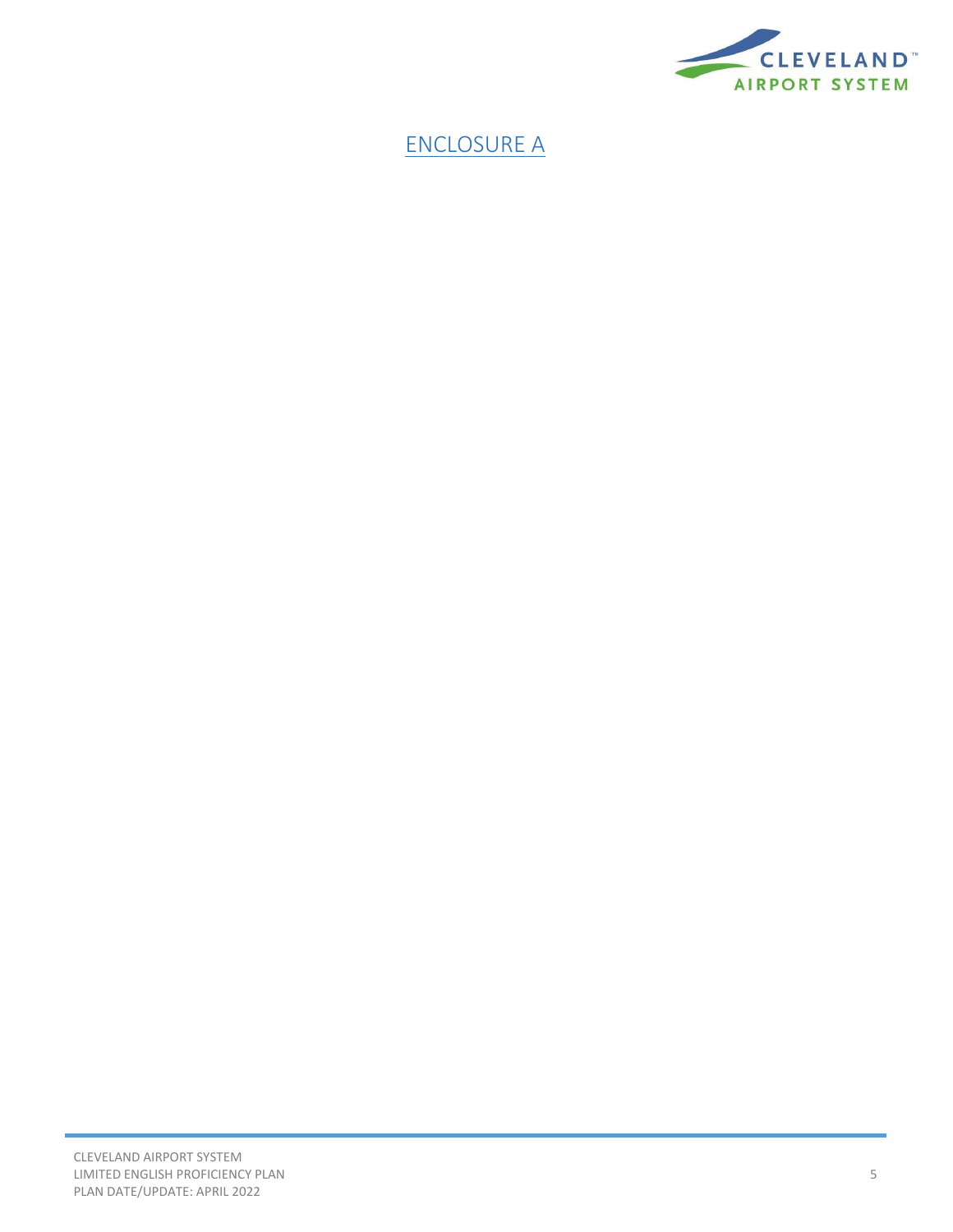

## **Cleveland Airport System Department of Port Control** Title VI Complaint Form

<span id="page-6-0"></span>Title VI of the Civil Rights Act of 1964, 49 U.S.C. 47123, and the Age of Discrimination Act of 1975 (Civil Rights Laws) prohibit discrimination on the basis of race, color, national origin, creed, sex, or age in any program or activity receiving federal financial assistance. The Department of Transportation also prohibits recipients receiving federal financial assistance from intimidating or retaliating against anyone, because he or she acts to secure rights protected by civil rights laws. If you believe your civil rights have been violated as a result of prohibited discrimination, intimidation, or retaliation you have the right to file a complaint.

#### **1. Basis of Complaint:**

**Identify the basis on which you believe the discrimination intimidation or retaliation occurred.**

- **Race:** Belonging to a certain race or because of certain characteristics associated with race
- **Religion:** Religious/Spiritual beliefs
- **Retaliation:** Retaliation for filing a discrimination complaint or for opposing illegal discriminatory practices
- **National Origin:** National birth site may also include person's language, accent or race
- **Sex:** Male or female, masculine or feminine, gender identity and pregnancy
- **Color:** Color of skin, including shade of skin within group
- **Age:** Over 40

#### **2. Complainant Information/Your Information:**

| <b>Email Address:</b> | <u> Andreas Andreas Andreas Andreas Andreas Andreas Andreas Andreas Andreas Andreas Andreas Andreas Andreas Andreas Andreas Andreas Andreas Andreas Andreas Andreas Andreas Andreas Andreas Andreas Andreas Andreas Andreas Andr</u> |                      |  |
|-----------------------|--------------------------------------------------------------------------------------------------------------------------------------------------------------------------------------------------------------------------------------|----------------------|--|
|                       |                                                                                                                                                                                                                                      |                      |  |
|                       |                                                                                                                                                                                                                                      | Zip: _______________ |  |
|                       |                                                                                                                                                                                                                                      |                      |  |
|                       |                                                                                                                                                                                                                                      |                      |  |
|                       |                                                                                                                                                                                                                                      |                      |  |
|                       |                                                                                                                                                                                                                                      |                      |  |

#### **3. What are the most convenient time and way for us to contact you about this complaint?**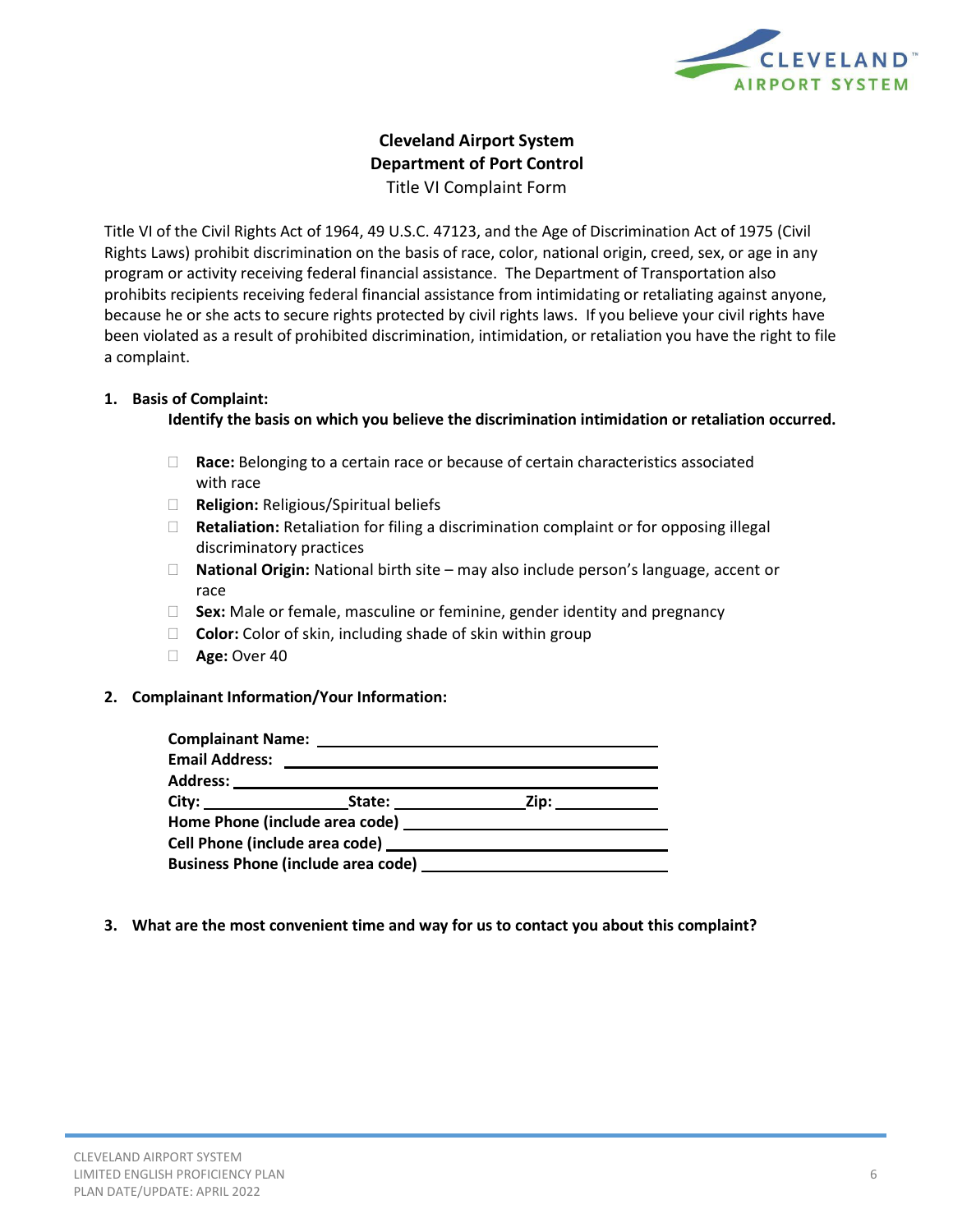

**4. Are you represented by an attorney in this matter?**

**5. Please provide information about person(s) who experienced the prohibited discrimination, intimidation or retaliation, if different from complaint filer (Attach additional sheets if necessary):**

**6. Please provide information about the person(s) who performed the alleged prohibited act(s) (Attach additional sheets if necessary):**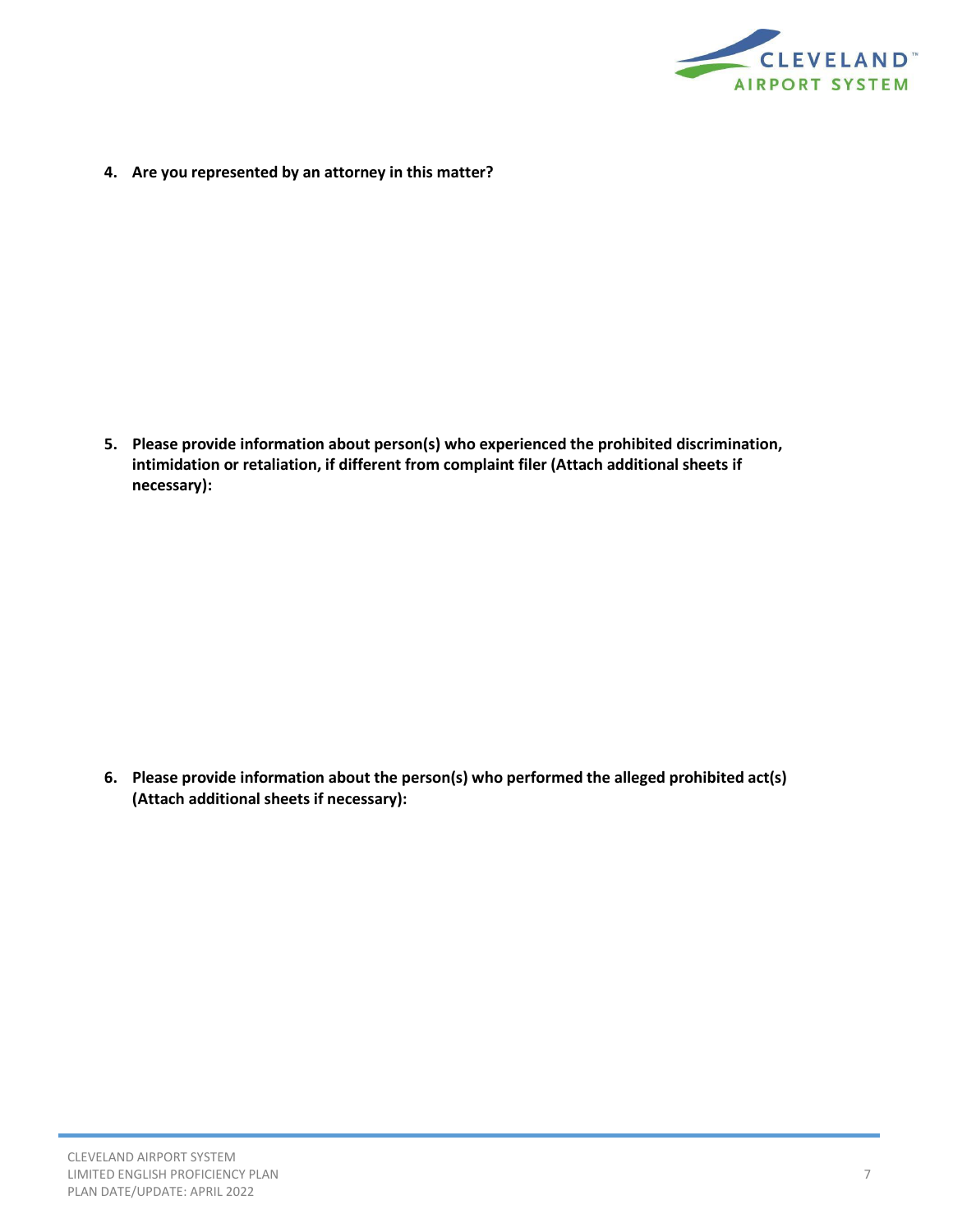

**7. Explain the events that took place and why you believe you or another person were subject to discriminating, intimidating or retaliating act(s). For example, indicate who was involved and how another person treated you differently than others. (Attach additional sheets, if necessary, also a copy of written materials that support your**

**8. When and where did the alleged discrimination, intimidation or retaliation take place? Provide date(s), time(s) and location(s).**

**9. Supporting Contacts/Witnesses – List any person(s) – witnesses, fellow employees, supervisors, passengers or others whom we may contact for additional information to support your complaint (Attach additional sheets if necessary).**

**complaint.)**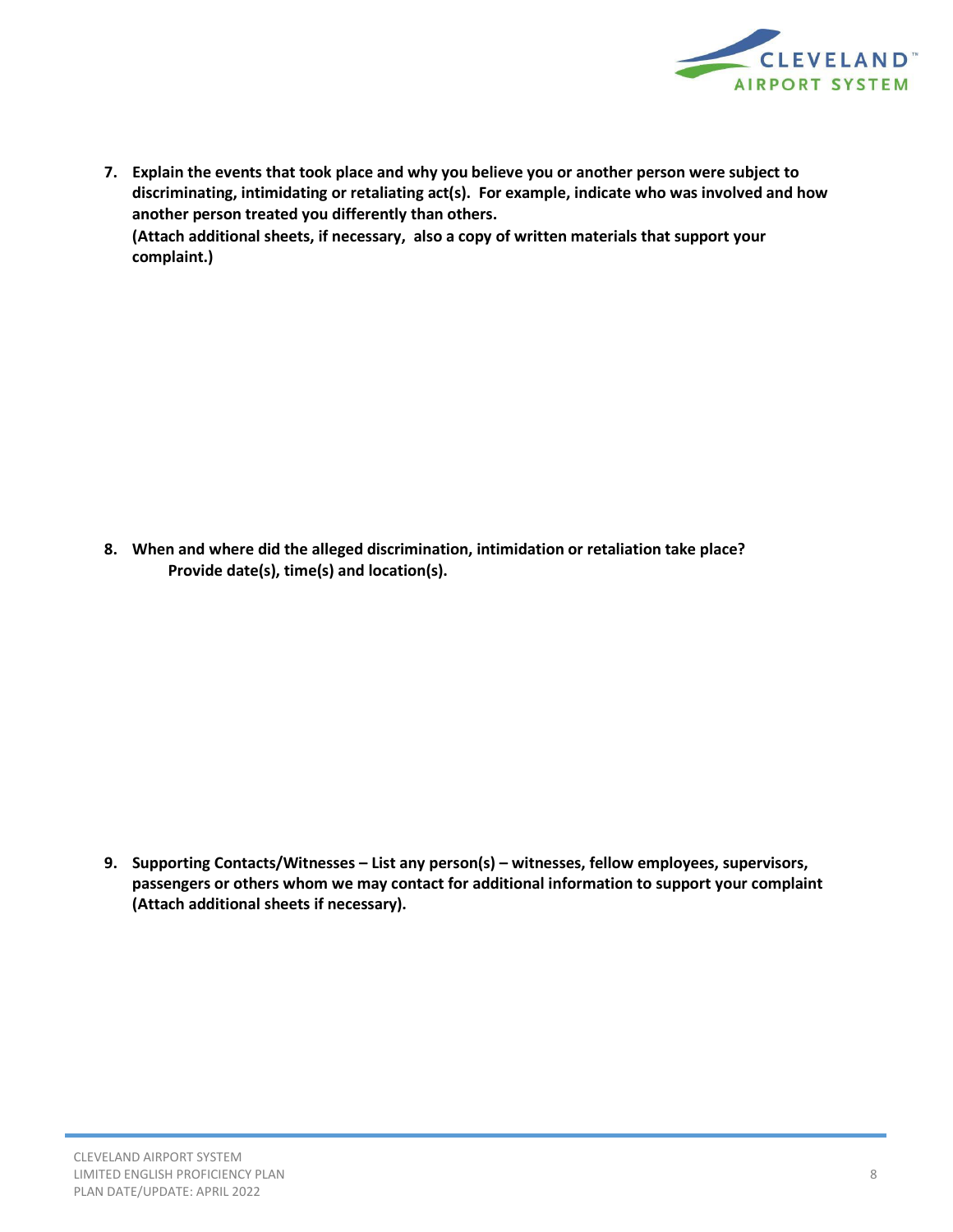

**10. Do you have any additional information that is relevant to the investigation of your complaint?**

**11. What remedy are you seeking?**

- **12. Have you (or the person who experienced the discrimination, intimidation or retaliation) filed the same or any other complaint(s) with our office or another office/entity in the Department of Transportation (federal, state, local, airport, transit, highway or maritime).**
	- YES NO
	- If yes, please provide the information in an attachment to this document.